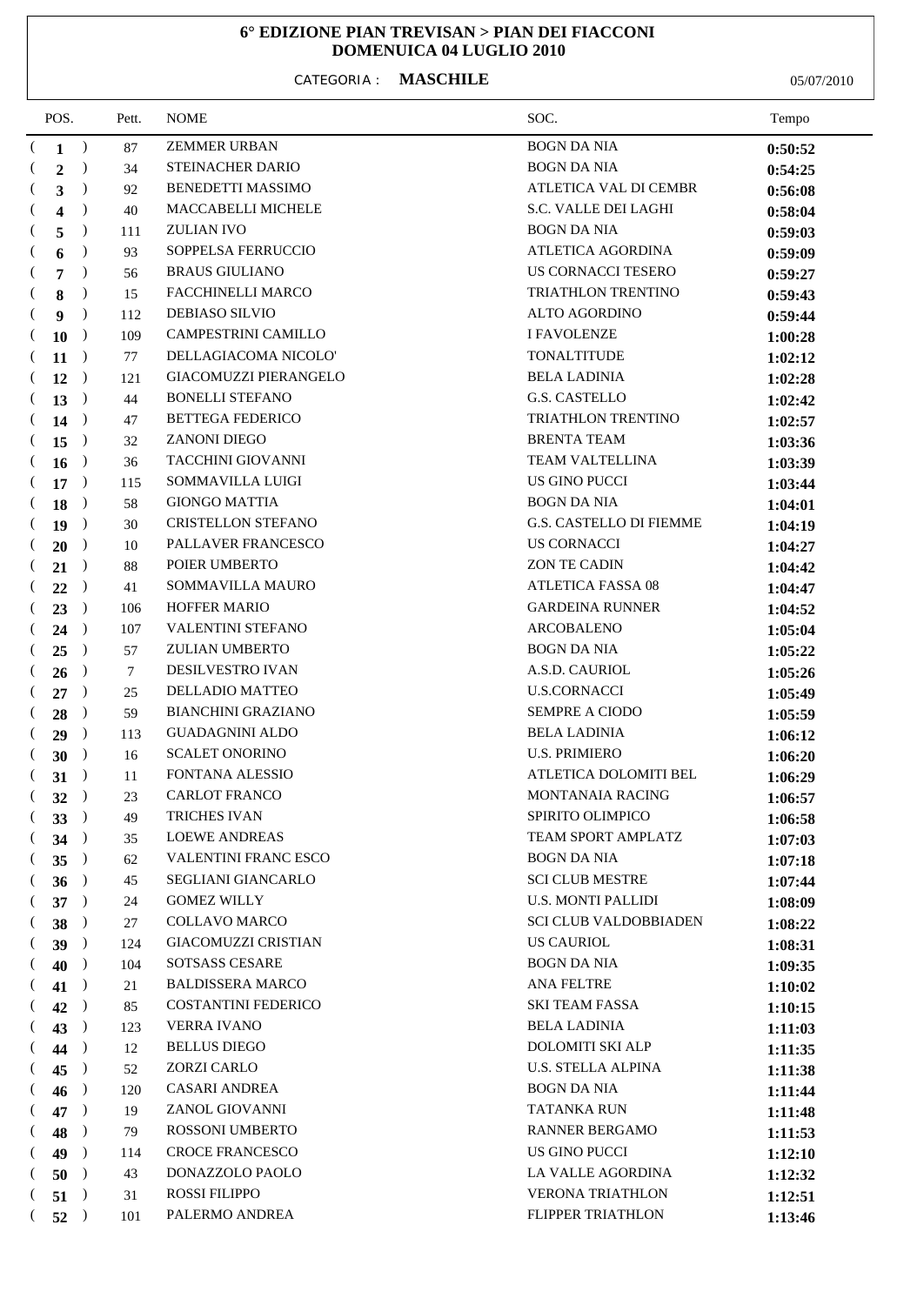| POS.           |               | Pett. | <b>NOME</b>                | SOC.                          | Tempo   |
|----------------|---------------|-------|----------------------------|-------------------------------|---------|
| (53)           |               | 29    | <b>CAMPEDEL CRISTIAN</b>   | <b>DOLOMITI SKI-ALP</b>       | 1:13:54 |
| €              | 54            | 18    | <b>CORSO LORENZO</b>       | <b>TATANKA RUN</b>            | 1:14:04 |
| 55             | $\rightarrow$ | 68    | <b>CASAGRANDE CLAUDIO</b>  | <b>US PRIMIERO</b>            | 1:14:53 |
| 56             | $\rightarrow$ | 116   | MICHELUZZI OLIVO           | FASSA 08                      | 1:15:24 |
| 57<br>$\left($ | $\rightarrow$ | 96    | <b>RIGHINI SOLERTE</b>     | <b>BLF FRIMINI</b>            | 1:15:53 |
| 58             | $\rightarrow$ | 110   | <b>CAMPESTRINI OMAR</b>    | <b>I FAVOLENZE</b>            | 1:16:06 |
| 59             | $\rightarrow$ | 50    | SOMMAVILLA BRUNO           | <b>FASSA EVENTS</b>           | 1:16:38 |
| 60             | $\rightarrow$ | 118   | FELICETTI MARCO            | US GINO PUCCI                 | 1:16:41 |
| $\left($<br>61 | $\rightarrow$ | 63    | CAPPELLETTO NATALINO       | <b>NOALE</b>                  | 1:17:54 |
| 62             | $\rightarrow$ | 94    | <b>DANTONE ANDREA</b>      | <b>BIOGN DA NIA</b>           | 1:18:09 |
| 63             | $\rightarrow$ | 119   | <b>CASANOVA LUIGI</b>      | <b>CERMIS</b>                 | 1:19:22 |
| 64             | $\rightarrow$ | 13    | <b>BOGO LUCA</b>           | <b>DOLOMITI SKI ALP</b>       | 1:19:27 |
| 65<br>$\left($ | $\rightarrow$ | 65    | <b>TOMASELLI ALDO</b>      | <b>US CORNACCI</b>            | 1:19:46 |
| 66             | $\rightarrow$ | 84    | MINGHETI DANTE             | <b>BLF RIMINI</b>             | 1:20:05 |
| 67             | $\rightarrow$ | 80    | DELLA POZZA MARIO          |                               | 1:20:10 |
| 68             | $\rightarrow$ | 76    | <b>GABRIELLI GUIDO</b>     | <b>US DOLOMITICA</b>          | 1:21:05 |
| 69             | $\rightarrow$ | 98    | <b>CELON CLAUDIO</b>       | <b>LA GIARONA</b>             | 1:21:26 |
| 70             | $\rightarrow$ | 97    | <b>CECON MATTEO</b>        | <b>LA GIARONA</b>             | 1:21:28 |
| 71             | $\rightarrow$ | 99    | <b>CORAZZA ADRIANO</b>     | <b>LA GIARONA</b>             | 1:22:31 |
| 72             | $\rightarrow$ | 1     | <b>GIURIATO MICHELE</b>    |                               | 1:22:34 |
| 73<br>$\left($ | $\rightarrow$ | 8     | DESILVESTRO OLIVO          | <b>FORNO RUNNING</b>          | 1:24:07 |
| 74             | $\rightarrow$ | 75    | <b>VENTURA GIUSEPPE</b>    | TRAIL TRENTINO                | 1:24:11 |
| 75             | $\rightarrow$ | 91    | <b>BERNARD GIOVANNI</b>    |                               | 1:24:18 |
| 76             | $\rightarrow$ | 66    | <b>TOMASELLI DANIELE</b>   | <b>US CORNACCI</b>            | 1:24:26 |
| 77             | $\rightarrow$ | 100   | <b>DELUCA TULLIO</b>       | <b>BELA LADINIA</b>           | 1:24:39 |
| 78             | $\rightarrow$ | 72    | POLONI GIANLUCA            | us regolanova                 | 1:26:32 |
| 79             | $\rightarrow$ | 122   | <b>CHINI ALBERTO</b>       |                               | 1:26:35 |
| 80             | $\rightarrow$ | 86    | <b>BORSI VALENTINO</b>     | <b>ATLETICA MAMELI</b>        | 1:28:29 |
| 81             | $\rightarrow$ | 67    | <b>TOMASELLI VITTORIO</b>  | <b>US CORNACCI</b>            | 1:29:56 |
| 82             | $\rightarrow$ | 117   | FELICETTI WALTER           | US GINO PUCCI                 | 1:30:29 |
| 83             | $\rightarrow$ | 73    | TRICHES CRISTIAN           | <b>USA REGOLANOVA</b>         | 1:39:33 |
| 84             | $\rightarrow$ | 81    | <b>SAVORNIANI MICHELE</b>  | <b>ARABBA</b>                 | 1:40:15 |
| (85            | $\rightarrow$ | 54    | <b>GIOBBI MARCO</b>        |                               | 1:41:39 |
| (86            |               | 82    | SAVORNIANI STEFANO         | <b>ARABBA</b>                 | 1:42:42 |
| 87<br>$\left($ | $\rightarrow$ | 64    | <b>MASON FRANCO</b>        | <b>NOALE</b>                  | 1:45:04 |
| 88<br>$\left($ | $\rightarrow$ | 17    | FOFFA RICCARDO             | TATANKA RUN                   | 1:45:09 |
| $($ 89         | $\rightarrow$ | 2     | <b>BONIARDI MARCO</b>      | <b>AMICI DELLO SPORT BRIO</b> | 1:51:58 |
| €<br>90        |               | 90    | <b>GRANZOTTO FRANCESCO</b> |                               | 2:05:50 |